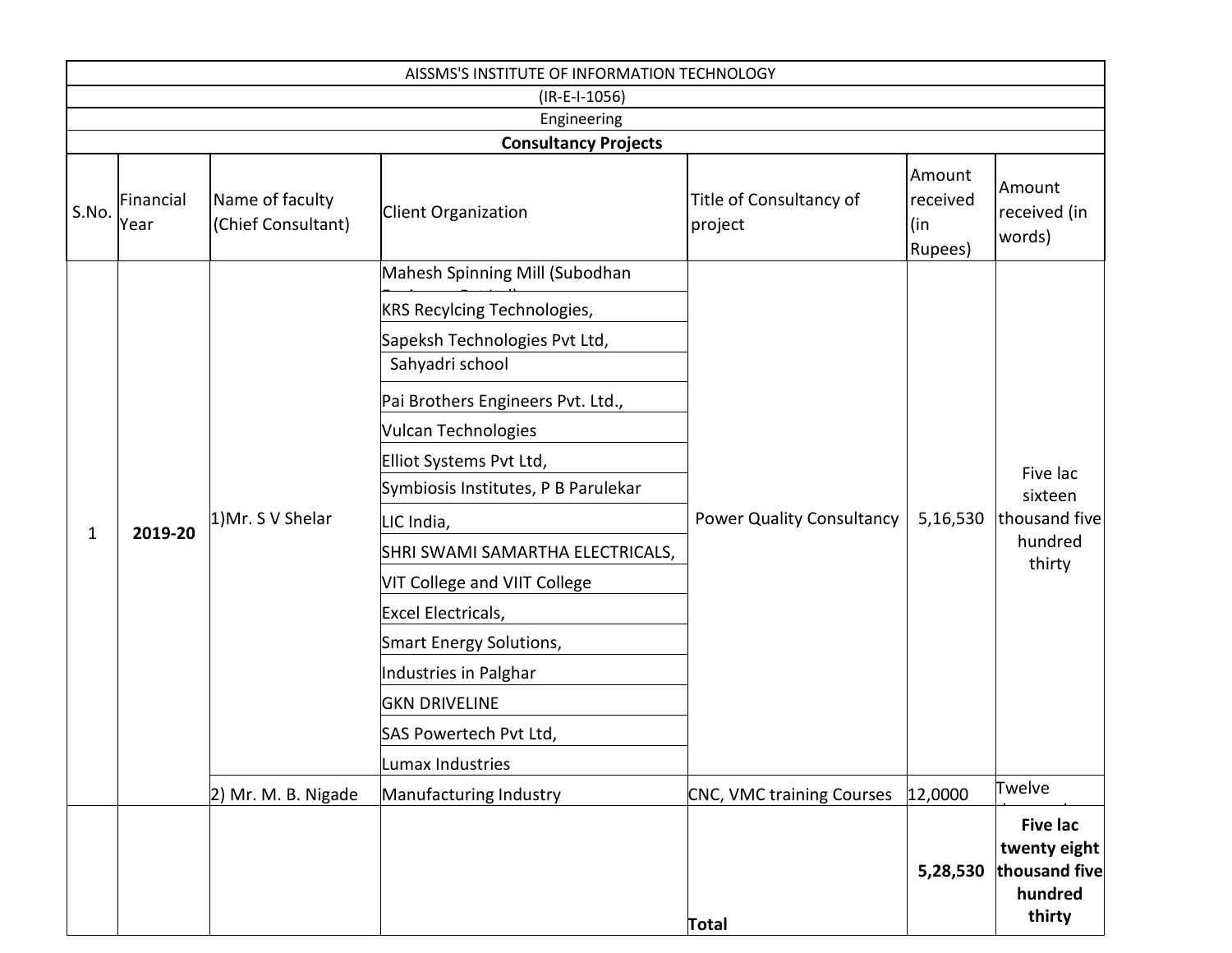| Mr. S. V. Shelar   |                                               | <b>Power Quality/Energy</b>  |             | Three               |
|--------------------|-----------------------------------------------|------------------------------|-------------|---------------------|
|                    | Auto Fab MIDC Chakan (Strom Energie)          | Audit activity               |             | 3,000 Thousand      |
| Mr. S. V. Shelar & |                                               | <b>Energy Audit activity</b> |             | Eight               |
| Mrs S. M. Shaikh   |                                               |                              |             | Thousand            |
|                    |                                               |                              |             | Seven               |
|                    | <b>AISSMS Pharmacy Pune (Strom</b>            |                              |             | Hundred             |
|                    | Energie)                                      |                              | 8,750 Fifty |                     |
| Mr. S. V. Shelar   | Ahura Ice & Cold Storage MIDC                 | Power Quality/Energy         |             | Three               |
|                    | Bhosari (Strom Energie)                       | Audit activity               |             | 3,000 Thousand      |
| Mr. S. V. Shelar   | Berger Paints India Ltd. Jejuri & Diotec      | Power Quality/Energy         |             | Seven               |
|                    | Saswad (Subodhan Engineers)                   | Audit activity               |             | 7,000 Thousand      |
| Mr. S. V. Shelar   |                                               | <b>Power Quality/Energy</b>  |             |                     |
|                    | ZF Steering India Ltd. Koregaon Bhima         | Audit activity               |             | <b>Twenty Five</b>  |
|                    | (Subodhan Engineers)                          |                              |             | 25,000 Thousand     |
| Mr. S. V. Shelar   |                                               | Power Quality/Energy         |             | Three               |
|                    | Vighnhar Auto Chakan (Strom Energie)          | Audit activity               |             | 3,000 Thousand      |
| Mr. S. V. Shelar   | Sharadchandra COE Otur (Strom                 |                              |             | Three               |
|                    | Energie)                                      |                              |             | 3,000 Thousand      |
| Mr. S. V. Shelar & |                                               | <b>Energy Audit activity</b> |             |                     |
| Mrs S. M. Shaikh   |                                               |                              |             | Eight               |
|                    |                                               |                              |             | thousand            |
|                    |                                               |                              |             | seven               |
|                    | AISSMS MBA Pune (Strom Energie)               |                              |             | 8,750 hundred fifty |
| Mr. S. V. Shelar   |                                               | <b>Power Quality/Energy</b>  |             | Three               |
|                    | <b>FEV INdia Ltd Talegaon (Strom Energie)</b> | Audit activity               |             | 3,000 Thousand      |
| Mr. S. V. Shelar   |                                               | KVARH experimentation at     |             | Three               |
|                    | Strom Energie Pvt. Ltd.                       | <b>Bhosari MIDC</b>          |             | 3,000 Thousand      |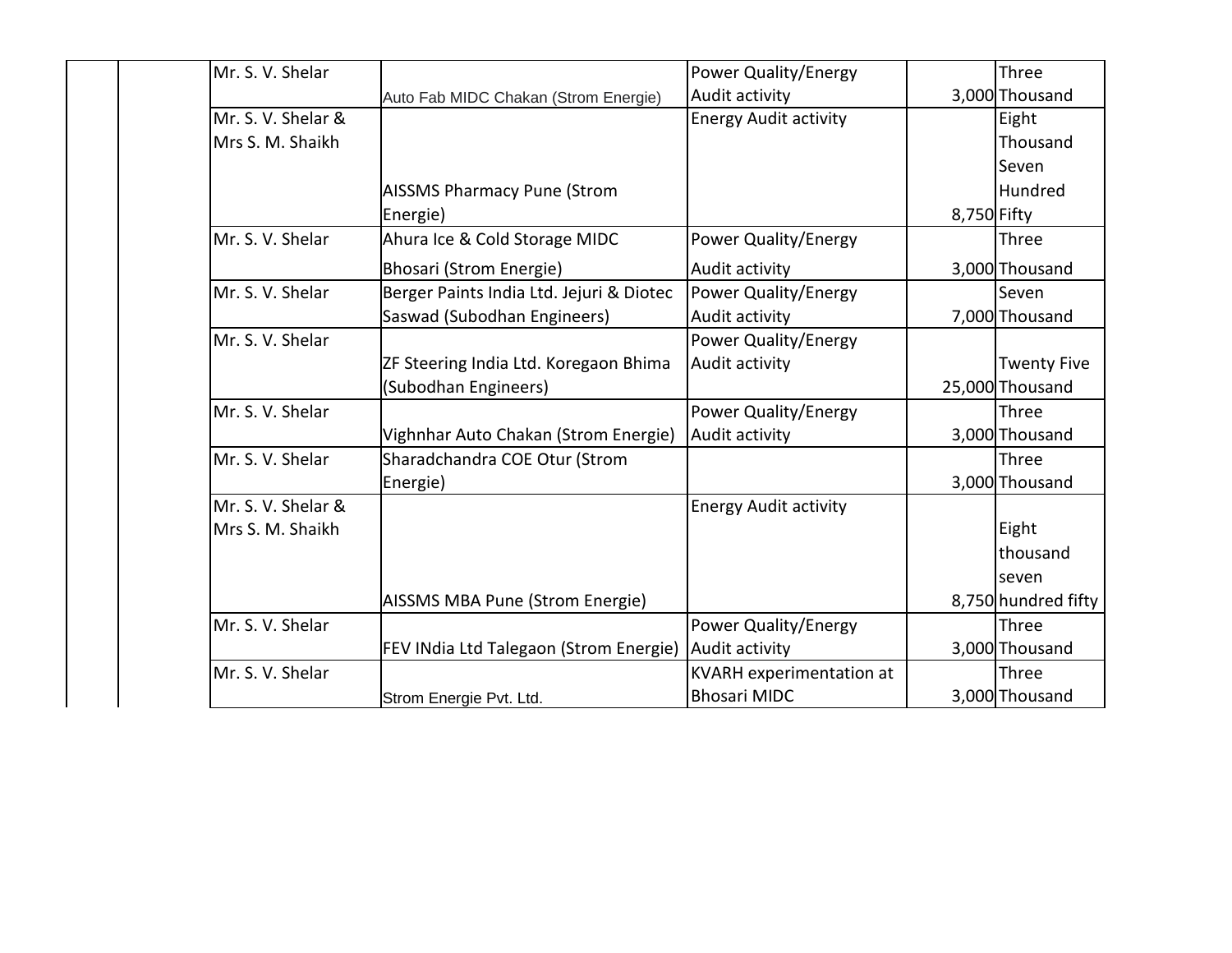|  |                |         | Mr. S. V. Shelar   |                                       |                             |                 |
|--|----------------|---------|--------------------|---------------------------------------|-----------------------------|-----------------|
|  |                |         |                    | Yeshshree Groups Traymurti            | Power Quality/Energy        |                 |
|  |                |         |                    | Engineering MIDC Baramati (Subodhan   | Audit activity              | Seven           |
|  |                |         |                    | Engineers)                            |                             | 7,000 Thousand  |
|  |                |         | Mr. S. V. Shelar   | Oriental Rubbers Pvt Ltd MIDC         | Power Quality/Energy        | Three           |
|  |                |         |                    | Koregaon bhima (Strom Energie)        | Audit activity              | 3,000 Thousand  |
|  |                |         | Mr. S. V. Shelar   | Yeshshree Press Comps Pvt Ltd         | Power Quality/Energy        | Fourteen        |
|  |                |         |                    | Aurangabad (Suodhan Engineers)        | Audit activity              | 14,000 Thousand |
|  |                |         | Mr. S. V. Shelar   | Orirental Rubber Industries Ltd Kandi | <b>Power Quality/Energy</b> | Three           |
|  |                |         |                    | Chakan (Strom Energie)                | Audit activity              | 3,000 Thousand  |
|  |                |         | Mr. S. V. Shelar   | Yeshshree Auto Components Chakan      | Power Quality/Energy        | Seven           |
|  |                |         |                    | (Subodhan Engineers)                  | Audit activity              | 7,000 Thousand  |
|  |                |         | Mr. S. V. Shelar   | Carb Tools Pvt Ltd Bhosari and Keys   | Power Quality/Energy        | Three           |
|  |                |         |                    | Hotel Pimpri (Strom Energie)          | Audit activity              | 3,000 Thousand  |
|  |                |         | Mr. S. V. Shelar   | Power Looms Bhiwandi Thane (Strom     | Power Quality/Energy        | Three           |
|  |                |         |                    | Energie)                              | Audit activity              | 3,000 Thousand  |
|  |                | 2018-19 | Mr. S. V. Shelar   | KMG Agro Foods Pvt. Ltd. & Patodia    | Power Quality/Energy        |                 |
|  | $\overline{2}$ |         |                    | Glass industries Ltd Koregaon Bhima   | Audit activity              | Three           |
|  |                |         |                    | (Strom Energie)                       |                             | 3,000 Thousand  |
|  |                |         | Mr. S. V. Shelar   | Preci Forge & Gears (Division of      | Power Quality/Energy        |                 |
|  |                |         |                    | Patodia Forging & Gears Ltd.) Chakan  | Audit activity              | Three           |
|  |                |         |                    | (Strom Energie)                       |                             | 3,000 Thousand  |
|  |                |         | Mr. S. V. Shelar   | AISSMS ITI Boribhadak Pune (Strom     | Power Quality/Energy        | Fifteen         |
|  |                |         |                    | Energie)                              | Audit activity              | 15,000 Thousand |
|  |                |         | Mr. S. V. Shelar   |                                       | Power Quality/Energy        | Seven           |
|  |                |         |                    |                                       | Audit activity              | Thousand        |
|  |                |         |                    | Loreal India Pvt. Ltd., Chakan (Strom |                             | Five            |
|  |                |         |                    | Energie)                              |                             | 7,500 Hundred   |
|  |                |         | Mr. S. V. Shelar   | R B Tools, ARM welders, Bhosari       | Power Quality/Energy        | Three           |
|  |                |         |                    | (Strom Energie)                       | Audit activity              | 3,000 Thousand  |
|  |                |         | Mr. S. V. Shelar   | Kalyani Technoforge Ltd. Ranjangaon   | Power Quality/Energy        | Three           |
|  |                |         |                    | (Strom Energie)                       | Audit activity              | 3,000 Thousand  |
|  |                |         | Mr. S. V. Shelar & |                                       | Power Quality/Energy        | Fifteen         |
|  |                |         | Mr. Sanket Asrakar | Alok Vapi (Subodhan Engineers)        | Audit activity              | 15,000 Thousand |
|  |                |         | Mr. S. V. Shelar   |                                       | Power Quality/Energy        | Three           |
|  |                |         |                    | Strom Energie Pvt. Ltd.               | Audit activity              | 3,000 Thousand  |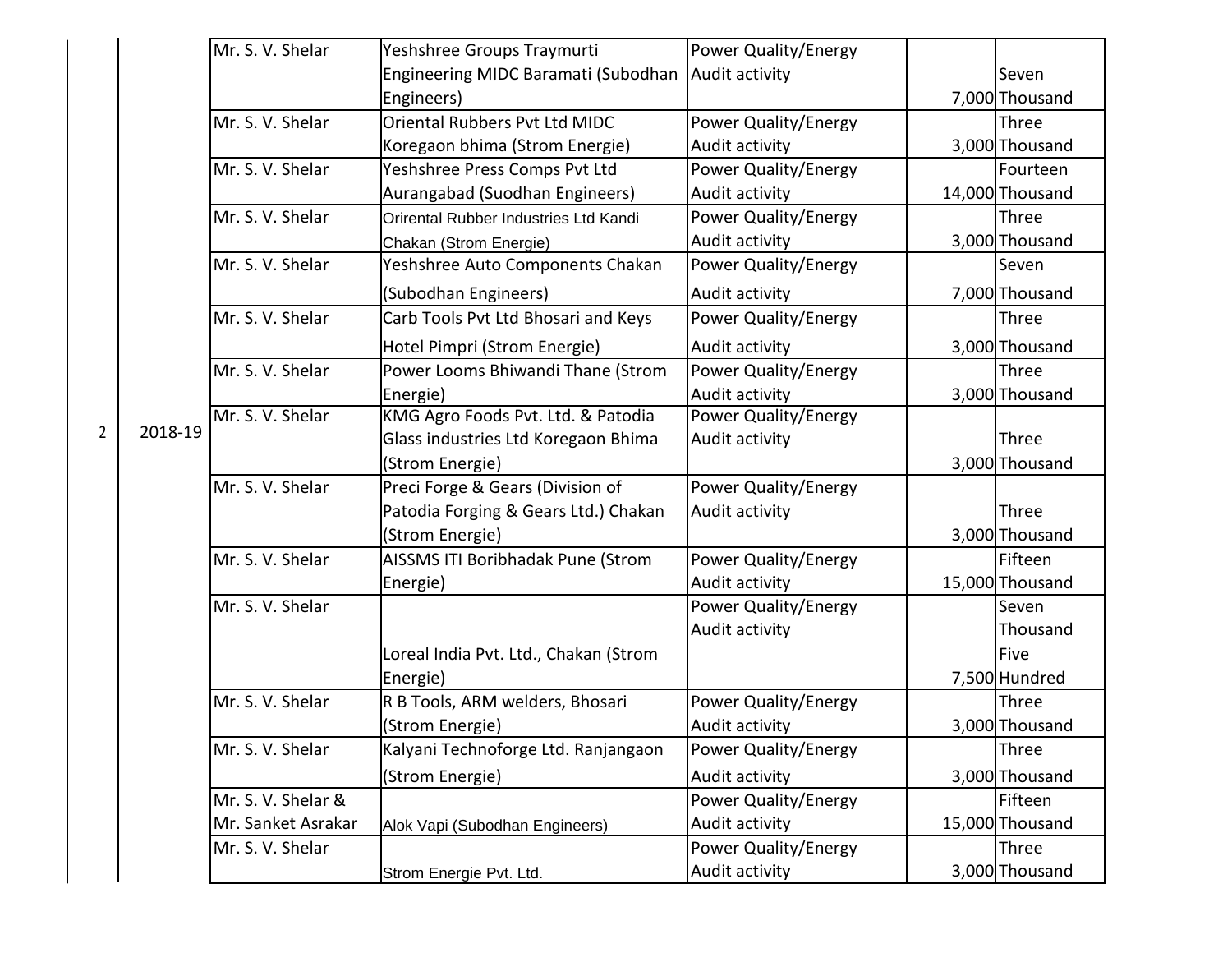| Mr. S. V. Shelar   | SGL Carbon India Pvt Ltd Ranjangaon                                        | Power Quality/Energy                                                              |         | Three                                 |
|--------------------|----------------------------------------------------------------------------|-----------------------------------------------------------------------------------|---------|---------------------------------------|
|                    | (Strom Energi)                                                             | Audit activity                                                                    |         | 3,000 Thousand                        |
| Mr. S. V. Shelar   |                                                                            | Power Quality/Energy                                                              |         | Three                                 |
|                    | Strom Energie Pvt. Ltd.                                                    | Audit activity                                                                    |         | 3,000 Thousand                        |
| Mr. S. V. Shelar   | Praditi Pressparts Pvt Ltd MIDC                                            | Power Quality/Energy                                                              |         | Three                                 |
|                    | chinchwad (Strom Energie)                                                  | Audit activity                                                                    |         | 3,000 Thousand                        |
| Mr. S. V. Shelar   | <b>Flash Viven Machining Technologies</b><br>Pvt Ltd. (Subodhan Engineers) | Power Quality/Energy<br>Audit activity                                            |         | <b>Twenty Five</b><br>25,000 Thousand |
| Mr. S. V. Shelar   | T & D Galiakot Containers Pvt Ltd<br>Silvassa (Emerich Energy)             | Power Quality/Energy<br>Audit activity                                            |         | Twenty<br>20,000 Thousand             |
| Mr. S. V. Shelar & |                                                                            | Power Quality/Energy                                                              |         | Thousand                              |
| Mr. S M Chaudhari  | Vulcan Technologies Pvt Ltd, Pirangut                                      | Audit activity                                                                    |         | Five                                  |
|                    | (Smart Energy Solutions)                                                   |                                                                                   |         | 7,500 Hundred                         |
|                    | G H Raisoni Institute of Engineering                                       | Design and Fabrication of<br>Tesla Coil for High<br><b>Frequency High Voltage</b> |         | Sixteen<br>Thousand                   |
| Mrs.S.M.Shaikh     | and Technology                                                             | generation                                                                        | 16,000  | only.                                 |
| Prof.Y.P Patil     | AISSMSIOIT CNC, VMC and AUTOCAD                                            | CNC, VMC and AUTOCAD                                                              |         | Nineteen                              |
| Prof.M.B.Nigade    | training centre                                                            | <b>Training</b>                                                                   |         | thousand                              |
| Prof.D.D.Pise      |                                                                            |                                                                                   |         | five hundred                          |
| Prof.V.D.Chopade   |                                                                            |                                                                                   | 19,500  | rupees only                           |
|                    |                                                                            |                                                                                   | 257,000 |                                       |
| Mr. S. V. Shelar,  | Someshwar Engineering college                                              | <b>Conduction of Material</b>                                                     |         | Thirty                                |
| Mrs. K. S. Gadgil, | Baramati                                                                   | science and Power Quality                                                         | 30,000  | Thousand                              |
| Mrs. S. M. Shaikh  |                                                                            | practical for students                                                            |         |                                       |
| Mr. S. V. Shelar   | ISB& M Technology, Pune (Strom                                             | Power Quality/Energy                                                              | 6,000   |                                       |
| Mr. Sanket Asarkar |                                                                            |                                                                                   |         | <b>Six Thousand</b>                   |
| Mr. S. V. Shelar   | Industrial Area (Strom<br>Lonavala                                         | Power Quality/Energy                                                              | 3,000   | Three                                 |
| Mr. Sanket Asarkar | Energie)                                                                   | Audit activity                                                                    |         | Thousand                              |
| Mr. S. V. Shelar   | Magarpatta City (Subodhan Capacitors)                                      | Power Quality/Energy                                                              | 3,000   | Three                                 |
| Mr. Sanket Asarkar |                                                                            | Audit activity                                                                    |         | Thousand                              |
| Mr. S. V. Shelar   | Walk through audits Pune Industries<br>(Strom Energie)                     | Power Quality/Energy<br>Audit activity                                            | 3,000   | Three<br>Thousand                     |
| Mr. S. V. Shelar   | Torrent Power, Sikkim (Subodhan                                            | Power Quality/Energy                                                              |         | Fifteen                               |